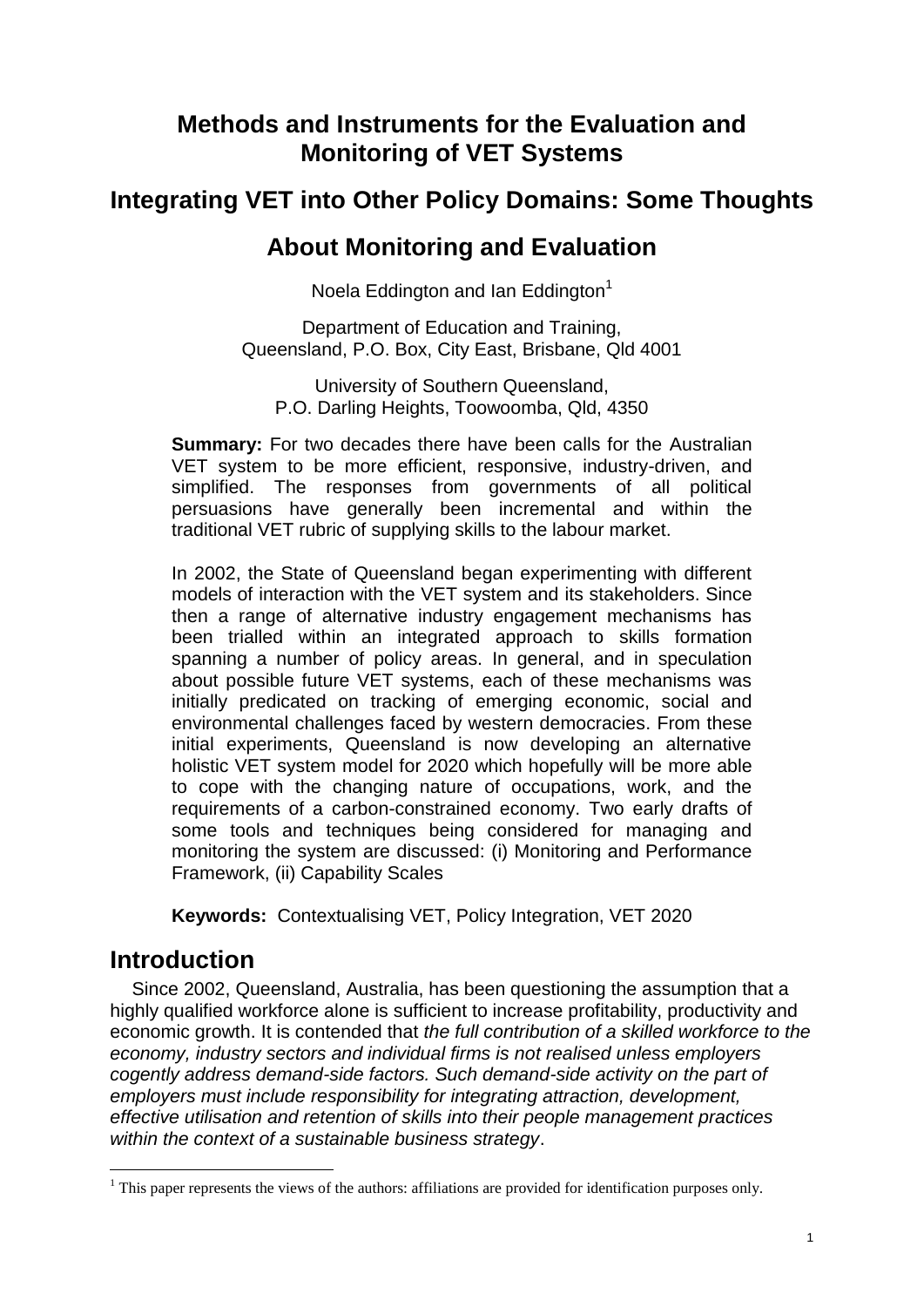In trialling this contention, skills, work and industry development policies are being integrated in a pilot program in the manufacturing sector. This policy integration is, in effect, relying on collaborative governance which is actively testing the capability of the bureaucracy to operate in networks.

The pilot is considering how industry, work and skills policy might be designed to support a 'high skill equilibrium' capable of providing decent and sustainable work within a just transition under conditions of carbon-constraint.

Over the seven years from 2002, Queensland has been experimenting with skill ecosystems, and other new forms of industry responsibility for skills, and has also piloted public policy integration of various kinds. Some policy thinkers now believe that VET 2020 must be closely integrated with sectoral and regional responses to changing economic conditions. The Industry Skills Policy framework must encourage all industry sectors and regions to manage sustainable skill ecosystems. Skills, as lower order issues, must be aligned to sustainable industry strategies and good workplace management practices.

The current stage of the Queensland collaborative experiments involves demonstrating effective translation of skills into productive outcomes, and identifying roles, responsibilities, systems and processes that underpin sustainable production and good jobs. The monitoring and evaluation process has provided insights for questioning the rationale and practice of traditional skills policy. We are now seeking to monitor the impact of integrated interventions on business outcomes, as opposed to measurements based solely on individual program outputs such as qualifications.

As a result of these experiments, Queensland is on the verge of adopting a Dual Skills Policy Framework with two distinct strands: Industry Skills Policy and Skills Policy for Individuals. This paper is primarily about the former, and more specifically about Industry and Government Capability Scales and a Monitoring and Reporting Framework for Industry Skills Policy in a carbon-constrained economy. The term 'industry' in the context of the emerging Industry Skills Policy also refers to and incorporates regions and communities, as it applies equally to the skill ecosystems in these contexts.

## **Targeted Problem**

The targeted problems of the on-going Queensland research and action learning processes are (i) *elimination of wastage in a supply-driven VET system* and (ii) *optimising the value of skills to industry and the economy*. We believe that, within the Queensland context: (i) centralised processes based on workforce planning, forecasting and identifying future skills needs alone are unreliable and insufficient, and (ii) skills supply focused systems abrogate industry responsibility to maintain skill attraction, development, effective utilisation and retention processes (Queensland Department of Education, Training and the Arts 2008).

Queensland's developing Industry Skills Policy is aimed at leveraging industry ownership and responsibility for sustainable skill ecosystems within sustainable businesses. Monitoring and evaluation within this context is complex and difficult for VET agencies because it requires a different set of indicators. In addition to measuring quantitative data on skills supply, we are assessing the impact of multiple programs on productivity, profitability and employment issues in a people and planet context. We contend that qualification levels alone are not a sufficient indicator of the value of skills to an economy (Scottish Government, 2007; UK Commission for Employment and Skills, 2009).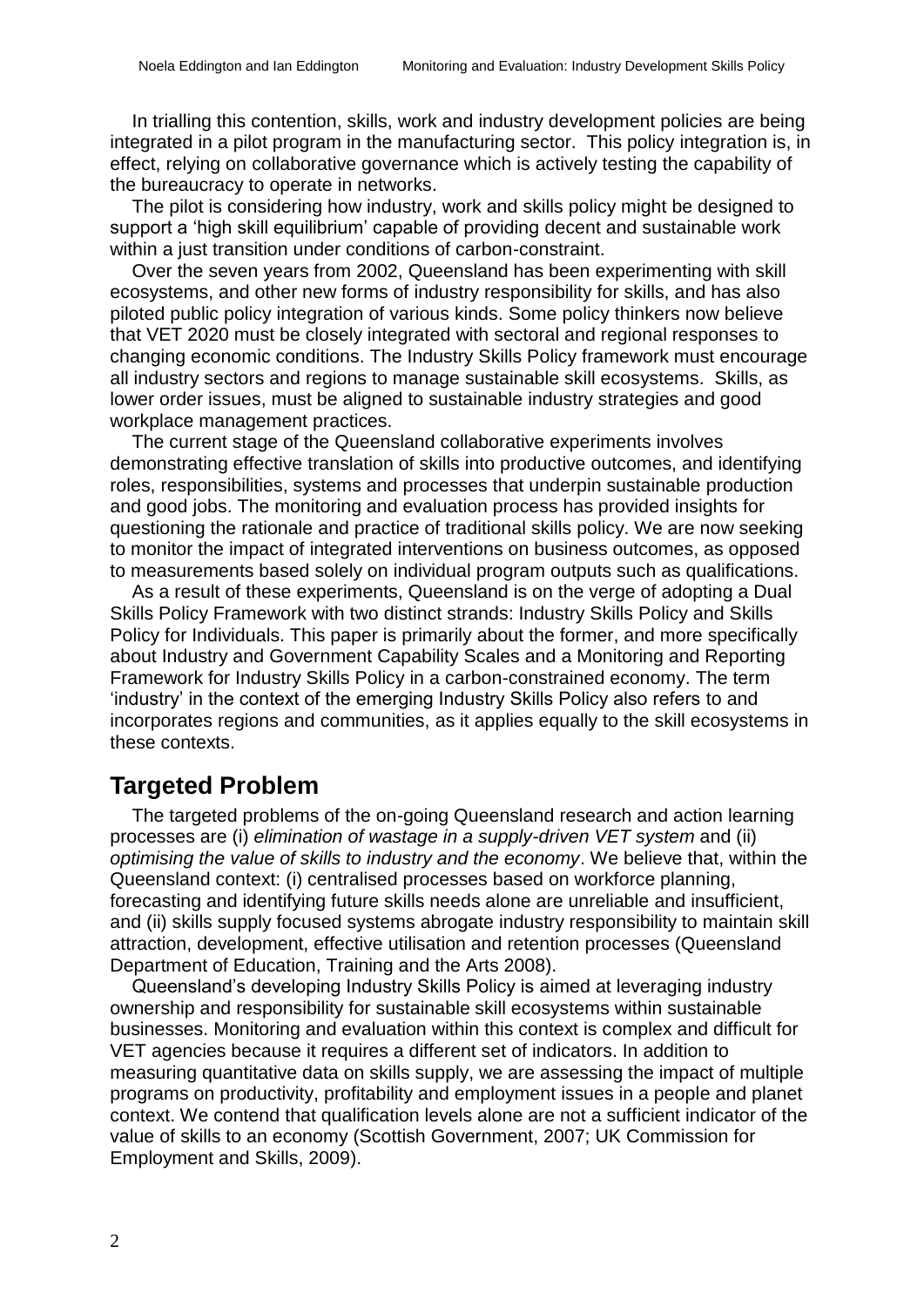# **Methodology**

 $\overline{a}$ 

Queensland operates within a complex Australian VET system which incorporates (i) shared responsibility between the national and state governments; (ii) regulated public VET systems; (iii) a national qualifications framework; (iv) competency based training with some 1400 national qualifications; (v) registered training organisations operating in a 'training market' and (vi) regulated occupations in the trades.

Effecting significant change quickly within the entrenched VET system is well nigh impossible in Australia because of the deliverables imposed on the states in return for part funding of training initiatives. Accordingly, Queensland has been addressing this impasse by making small changes to components of the VET System on an incremental and politically acceptable basis. At the same time, policy strategists have been developing a new holistic mental model for VET to guide the general direction of incremental action learning based initiatives over time. Without this holistic vision for VET 2020, there is a tendency for subsequent administrators to continually meddle at the edges of the existing system. (And, as noted by Keep 2009, all the worthwhile changes at the edges have been made to the existing System.)

The holistic model for VET 2020 covers the following components of the VET System: role and purpose of VET, VET institutions, training product, pedagogy and professionalism, linkages, pathways, governance, funding, culture, regulation, accountability and impacts. The focus is on designing each of these components and combining them into a VET System 'jigsaw' in such a way so as to ensure that the integrated drivers of the System support the stated role and purpose of the VET program<sup>2</sup>. This holistic model is being researched and framed incrementally in line with the outcomes of a Ministerial Forum on VET of the Future held in Queensland in 2008 (ibid, 2008). It is also heavily influenced by the authors' involvement with international researchers working in a range of other contemporary economic, social and environmental issues such as education, sustainability, climate change, workforce development, consumption, production, and equity.

In relation to action research initiatives related to Queensland's emerging Industry Skills Policy, we now have the benefit of experience with excess of fifty-two (52) skill ecosystems, and sixteen (16) industry centres of excellence and other industry/government alliances and arrangements linking skills to workplace management and sustainable strategic business directions. These integrated policy regimes are increasingly removing the need for forecasting and planning for skills in a labour market context where supply and demand dominate the rhetoric. Instead, the State's new forms of industry engagement allow the contextualization of skills within a sustainable business development debate. That is, skills can be contextualized and managed in a realistic context where they are utilized, influenced and owned by industry, regions or communities (all of which can develop sustainable skill ecosystems able to respond as economic and social issues vary.) We (the authors) also believe that this industry development approach is the key to stimulating employer demand for quality jobs, thereby creating a demand-pull for skills. As industry capacity develops in this regard, skills are more likely to be available where they are needed and be more effectively utilised.

Queensland's current action research is exploring policy coordination in the manufacturing sector. It is known as the Workplace Partnership and Productivity (WP&P) pilot. Three agencies have combined their industry development programs

 $2$  We would argue that the role and purpose of VET should be measured at four levels, namely the economy, industry, enterprises and individuals but within the general context of sustainable development.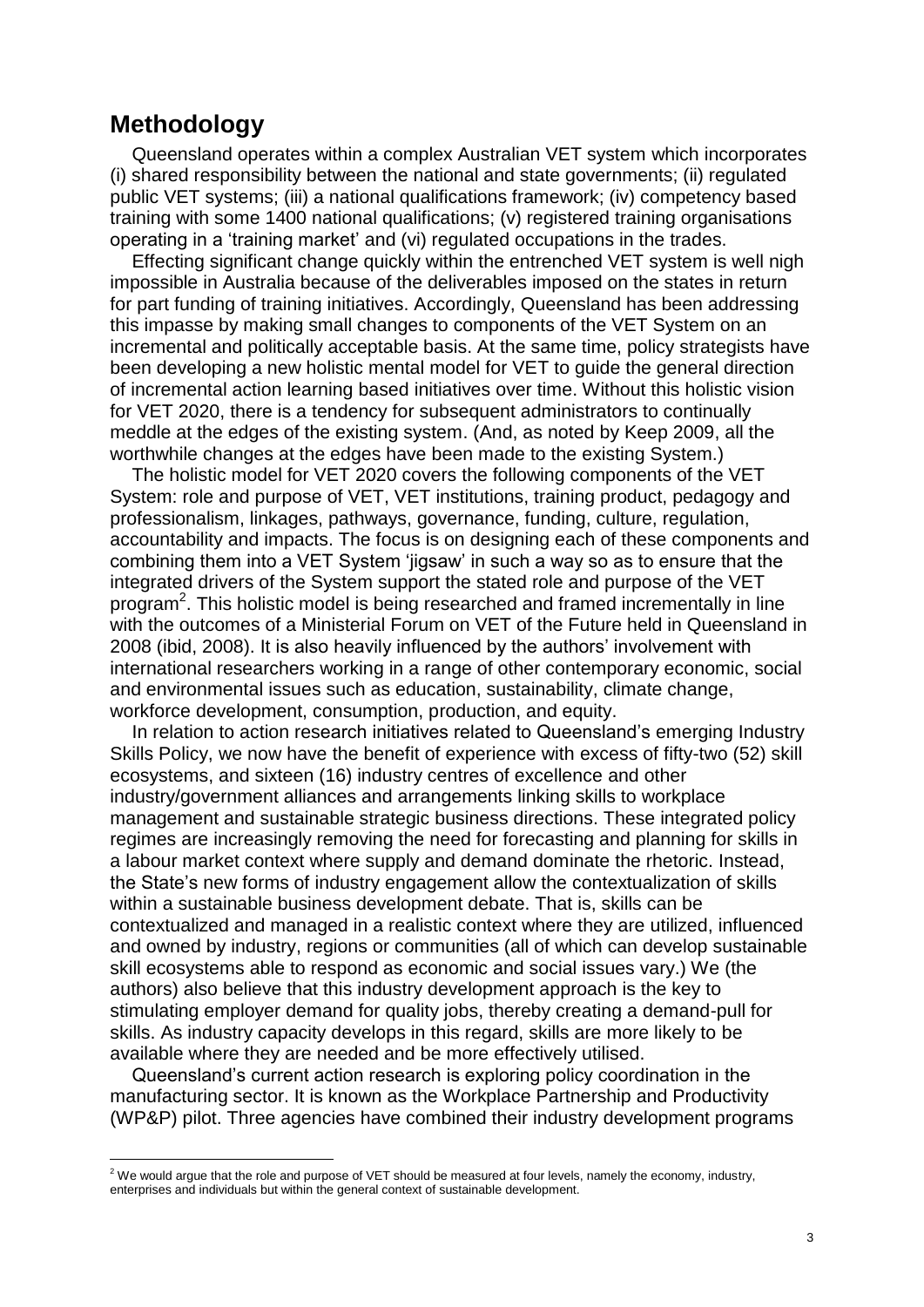to support a sustainable manufacturing sector. Industry development, work and skills policies are being coordinated to deliver an holistic action plan that industry undertakes to implement. Business reviews, sustainable business strategies, efficient operating systems and effective people management in safe and decent 'green jobs' are being encouraged through 'partnership' negotiating processes. The Australian industrial relations environment has a recent history of excluding unions from workplace negotiations. This heritage of exclusion is currently being dismantled and one aim of the current WP&P pilot is to demonstrate improved business performance and productivity through partnerships as reported by Black and Lynch (2003).

The integrated government activity in the WP&P pilot is challenging to public agencies which are generally inexperienced in operating within client driven networks. Our research suggests that government agencies are accustomed to working in *state* and *market* modes of governance where the drivers focus on numbers/quantity and efficiency. However, *network* modes of governance in coordinated policy scenarios are difficult for government agencies (Keast et al, 2004). Networks are based on relationships, a collective sense of mutual responsibility, trust and power sharing: consequently, agency accountability in networks needs careful mentoring and attention. We (as authors) go so far as to suggest that government and industry capability to operate effectively in networks needs to be developed, and Capability Scales to identify behaviours requisite to operating within networks are being constructed.

In addition, the action research being undertaken in the WP&P pilot also seeks to refine (i) a Monitoring and Performance Framework for the holistic 'industry development' process and (ii) Industry and Government Capability Scales. These are discussed in the next section.

## **Results and Perspectives for Further Development**

*For the Described Instruments*

Monitoring and Evaluation Framework

The draft Monitoring and Evaluation framework presented here is intended to provide a starting point for negotiations on a specific framework for the industry, region or community involved. It attempts to provide indicators that are acceptable across all three governance modes for baseline activity, facilitative activities and program effect data. The *baseline data* (see Table 1) will support the graphing of trend lines in *facilitative* and *effect* data as the pilot progresses. The *facilitative data* is intended to measure a range of context, process and learnings dimensions such as (i) how well the stakeholders are collaborating, (ii) their developing capability levels and (iii) learnings from the processes. *Effect* data will enable the development of trend lines resulting from the integrated service delivery process on outputs, outcomes, impacts and business performance. Table 1 contains examples only of the type of indicators and measures that might be agreed upon by stakeholders in the Manufacturing WP&P pilot.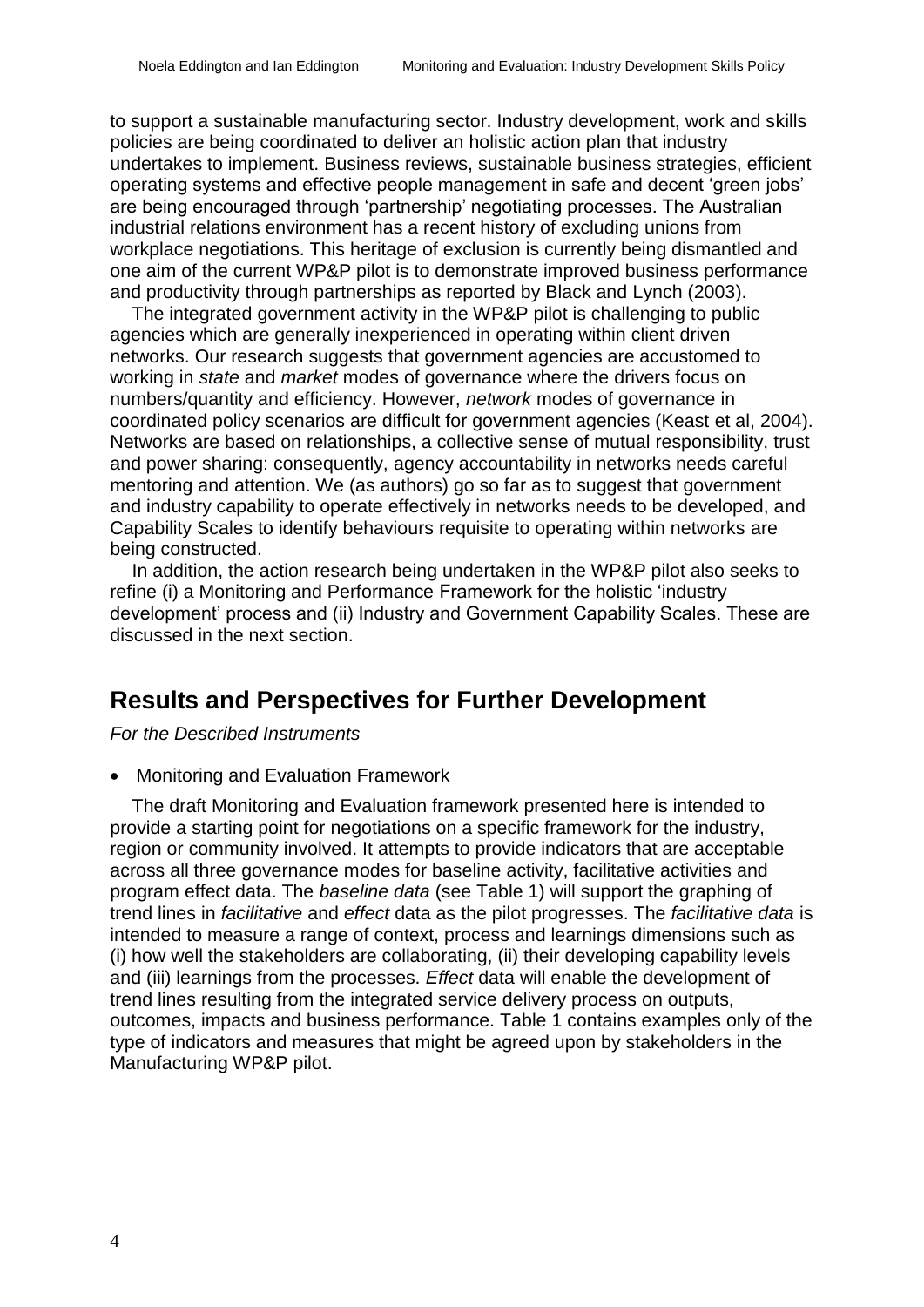### **Table 1: Monitoring & Performance Framework Concept for Manufacturing**

|                     | <b>Indicator</b><br><b>Type</b> | <b>Function</b>                                                                                                                                                                                 | <b>Indicator Example</b>                                                                                                                                                                                                                                                                                                                                         | <b>Measures</b>                                                                                                                                                                                                                                                                |
|---------------------|---------------------------------|-------------------------------------------------------------------------------------------------------------------------------------------------------------------------------------------------|------------------------------------------------------------------------------------------------------------------------------------------------------------------------------------------------------------------------------------------------------------------------------------------------------------------------------------------------------------------|--------------------------------------------------------------------------------------------------------------------------------------------------------------------------------------------------------------------------------------------------------------------------------|
|                     | <b>Baseline</b><br>Data         | Starting point variable:<br><u>Economic</u><br>(i) Gross product                                                                                                                                | Gross product: the amount<br>(i)<br>of revenue produced by the<br>Queensland manufacturing and<br>engineering sector                                                                                                                                                                                                                                             | $(i)$ \$ contributed to GSP by the manufacturing<br>sector.                                                                                                                                                                                                                    |
|                     |                                 | People<br>(ii) Labour productivity                                                                                                                                                              | (ii) Revenue per full time equivalent<br>(FTE) in the sector                                                                                                                                                                                                                                                                                                     | (ii) $\sqrt{ }$ revenue per FTE in the sector.                                                                                                                                                                                                                                 |
| <b>STATUS</b>       |                                 | (iii) Utilisation                                                                                                                                                                               | (iii) People Indicators:<br>Employee turnover<br>$\bullet$<br>Extent of use of skills (employer<br>$\bullet$<br>and employee perspective)<br>Job quality<br>$\bullet$<br>Inclusiveness / partnerships                                                                                                                                                            | (iii) People measures:<br>Turnover rate per calendar year.<br>Story: Describing how the sector creates<br>'decent' work, inclusive processes, utilises<br>knowledge and skills to enhance competitive<br>advantage, and skill usage perspective of<br>employers and employees. |
|                     |                                 | (iv) Qualifications<br><b>Planet</b>                                                                                                                                                            | (iv) Qualifications<br>Managers, professionals<br>$\bullet$<br>Skilled trades<br>$\bullet$<br>Intermediate skilled workers<br>٠<br>Elementary skilled workers<br>٠                                                                                                                                                                                               | (iv) Qualification profile for<br>Managers, professionals<br>Skilled trades<br>Intermediate skilled workers<br>Elementary skilled workers                                                                                                                                      |
|                     | Context                         | (v) Emissions<br>To identify the existence of                                                                                                                                                   | (v) Carbon footprint<br>Existence of industry support<br>$\bullet$                                                                                                                                                                                                                                                                                               | (v) Primary carbon footprint trends, adaptation /<br>mitigation strategies<br>Existence of government publication identifying                                                                                                                                                  |
|                     |                                 | industry support systems                                                                                                                                                                        | programs for:<br>(i) Productivity, new technologies,<br>systems and processes<br>(ii) Business management<br>(iii) Sustainability and eco-efficiency<br>(iv) Capabilities and options for<br>diversification, trade etc                                                                                                                                          | all industry support programs for the production<br>sector                                                                                                                                                                                                                     |
|                     |                                 | To monitor change in policy<br>context                                                                                                                                                          | Demonstration of agency policy<br>$\bullet$<br>coordination.                                                                                                                                                                                                                                                                                                     | Story: Describing the experience with<br>collaborative governance                                                                                                                                                                                                              |
|                     |                                 | To monitor clarity of role<br>and responsibility                                                                                                                                                | Roles, responsibilities,<br>$\bullet$<br>expectations, partnerships<br>defined for all partners including<br>unions, industry, government,<br>intermediaries, TAFE colleges and<br>the like.                                                                                                                                                                     | Negotiated agreement on these issues.                                                                                                                                                                                                                                          |
| <b>FACILITATIVE</b> | Process                         | To identify if:<br>adequate analysis of skills<br>(i)<br>issues and workforce issues<br>has been undertaken                                                                                     | People and Leadership workplace<br>(i)<br>development plan (with milestones)<br>to support operational and<br>business plans, covering issues<br>such as partnership approach,<br>work/life balance, health and<br>safety, formal and informal skill<br>formation, job design; clear<br>identification of leveraging activity<br>and links to existing services. | People and Leadership Plan (with milestones)<br>(i)<br>integrated with operational and business plan.                                                                                                                                                                          |
|                     |                                 | (ii) sustainable workplace<br>management practices<br>have been implemented<br>using partnership principles<br>to deal with attraction,<br>development, effective<br>utilisation and retention. | The 'will' of the enterprise/sector<br>(ii)<br>to develop and effectively manage<br>a sustainable workplace and skill<br>ecosystem in order to achieve its<br>long term business plans.                                                                                                                                                                          | Evidence of implementation of workplace<br>(ii)<br>development plan e.g Record of Training<br>Product and Delivery, stories of partnership<br>processes, culture and just transitions to green<br>jobs.                                                                        |
|                     |                                 |                                                                                                                                                                                                 | (iii) The 'will' of the sector to foster a<br>collaborative culture and effectively<br>utilise the skills of its employees<br>to achieve its long term business<br>plans.                                                                                                                                                                                        | (iii) Story: outlining partnership processes for<br>industrial agreements covering attraction,<br>development, effective utilisation and retention<br>workplace strategies – to include health and<br>safety, work/life balance.                                               |
|                     |                                 |                                                                                                                                                                                                 |                                                                                                                                                                                                                                                                                                                                                                  | (iv) Story: outlining how skills are utilised to achieve<br>competitive advantage.                                                                                                                                                                                             |
|                     | Learning                        | To promote learning and<br>reflection                                                                                                                                                           | Lessons learned in managing<br>a process involving capability<br>development around partnerships,<br>individual enterprises and networks of<br>SMEs, suppliers etc.                                                                                                                                                                                              | Story re lessons learned<br>(i)<br>Action Plan re process improvement<br>(ii)<br>Implementation of process improvement<br>i.                                                                                                                                                   |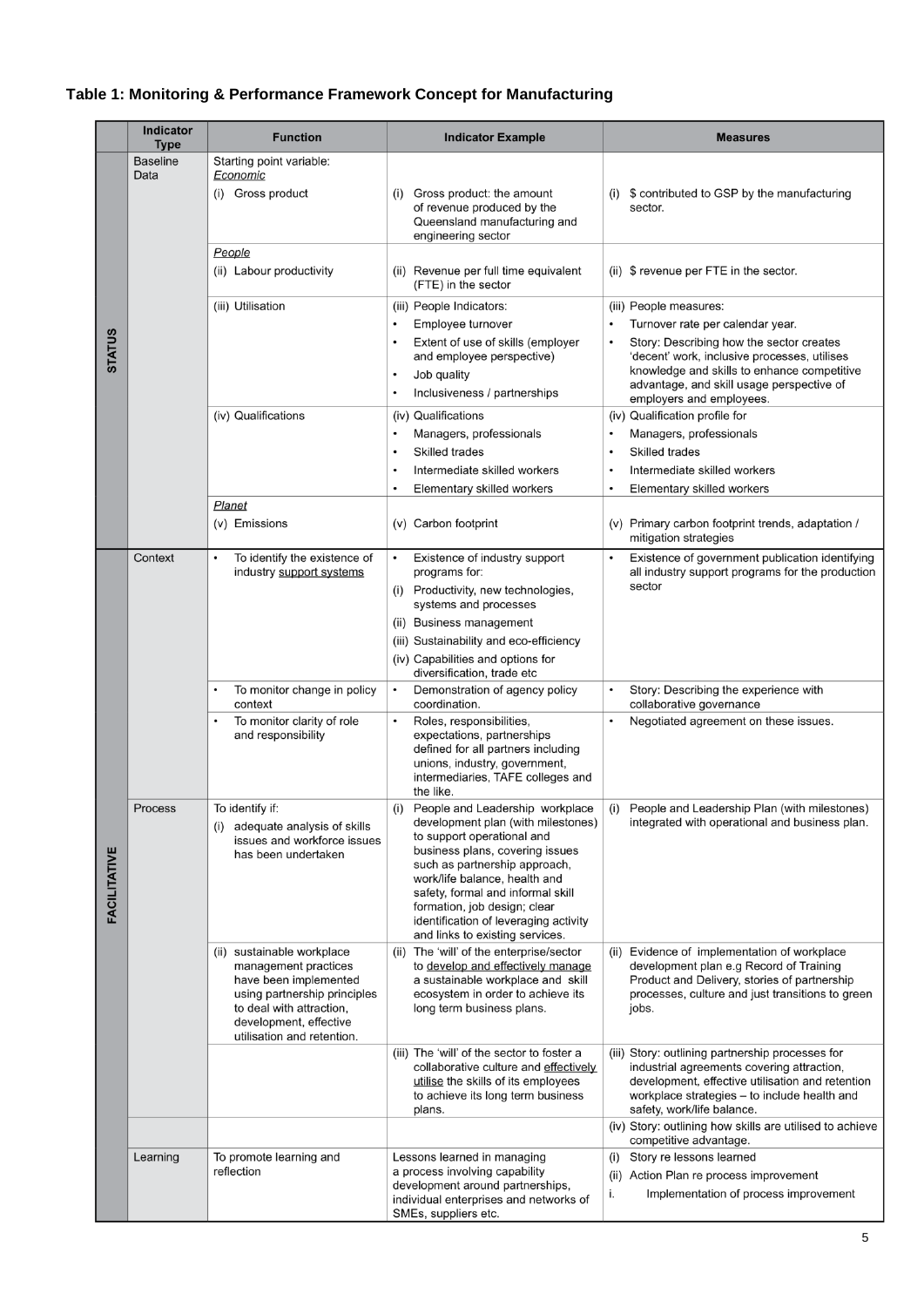|        |  | Indicator<br><b>Type</b> | <b>Function</b>                                                                                                                                          | <b>Indicator Example</b>                                                                                                                                                                                                                                                                           | <b>Measures</b>                                                                                                                                                                                                                                                                                                                                                                                                                                                                                                                                                                                                                                                                                                                                                                     |
|--------|--|--------------------------|----------------------------------------------------------------------------------------------------------------------------------------------------------|----------------------------------------------------------------------------------------------------------------------------------------------------------------------------------------------------------------------------------------------------------------------------------------------------|-------------------------------------------------------------------------------------------------------------------------------------------------------------------------------------------------------------------------------------------------------------------------------------------------------------------------------------------------------------------------------------------------------------------------------------------------------------------------------------------------------------------------------------------------------------------------------------------------------------------------------------------------------------------------------------------------------------------------------------------------------------------------------------|
|        |  | Output                   | To assess outputs such as<br>workforce management tools,<br>number of qualifications,<br>number of awareness sessions,<br>and number of firms committed. | Work policies that support<br>(i)<br>attraction and retention<br>(participation) e.g. work/life<br>balance, career paths, health and<br>safety, negotiated pay scales, job<br>redesign, high performing work<br>practices such as commitment to<br>learning, open-mindedness and<br>shared vision. | (i) Specific 'demand-side' workplace management<br>practices in place e.g. partnerships process that<br>delivers improvement in attraction, development,<br>effective utilisation and retention of workers<br>e.g work/life balance, career paths, health and<br>safety, negotiated pay scales, job redesign, high<br>performing work practices such as commitment to<br>learning, open-mindedness and shared vision.                                                                                                                                                                                                                                                                                                                                                               |
|        |  |                          |                                                                                                                                                          | (ii) Skill utilisation status                                                                                                                                                                                                                                                                      | (ii) (a) Story: outlining how the sector creates<br>and uses knowledge to enhance competitive<br>advantage.<br>(b) Employee/Employer surveys: Opinion of %<br>skill utilisation                                                                                                                                                                                                                                                                                                                                                                                                                                                                                                                                                                                                     |
|        |  |                          |                                                                                                                                                          |                                                                                                                                                                                                                                                                                                    | (c) QMI utilisation measures                                                                                                                                                                                                                                                                                                                                                                                                                                                                                                                                                                                                                                                                                                                                                        |
|        |  |                          |                                                                                                                                                          | (iii) Employees with a Certificate III                                                                                                                                                                                                                                                             | (iii) % of staff with a Cert III or above in the<br>following categories:                                                                                                                                                                                                                                                                                                                                                                                                                                                                                                                                                                                                                                                                                                           |
|        |  |                          |                                                                                                                                                          |                                                                                                                                                                                                                                                                                                    | Professional / managers                                                                                                                                                                                                                                                                                                                                                                                                                                                                                                                                                                                                                                                                                                                                                             |
|        |  |                          |                                                                                                                                                          |                                                                                                                                                                                                                                                                                                    | <b>Skilled Trades</b><br>$\bullet$                                                                                                                                                                                                                                                                                                                                                                                                                                                                                                                                                                                                                                                                                                                                                  |
|        |  |                          |                                                                                                                                                          |                                                                                                                                                                                                                                                                                                    | Intermediate skilled workers<br>$\bullet$                                                                                                                                                                                                                                                                                                                                                                                                                                                                                                                                                                                                                                                                                                                                           |
|        |  |                          |                                                                                                                                                          |                                                                                                                                                                                                                                                                                                    | Elementary skilled workers                                                                                                                                                                                                                                                                                                                                                                                                                                                                                                                                                                                                                                                                                                                                                          |
|        |  | Outcome                  | To assess outcomes related<br>$\bullet$<br>to trends in changes or<br>improvements that result                                                           | (i) Industry adopts sustainable<br>business practices - people, profit,<br>planet                                                                                                                                                                                                                  | Evidence of industry capability improving (see<br>(i)<br>thermometer chart)                                                                                                                                                                                                                                                                                                                                                                                                                                                                                                                                                                                                                                                                                                         |
|        |  |                          | from interventions                                                                                                                                       | (ii) Industry utilising the social                                                                                                                                                                                                                                                                 | (ii) QMI measures re productivity                                                                                                                                                                                                                                                                                                                                                                                                                                                                                                                                                                                                                                                                                                                                                   |
|        |  |                          | To define a key outcome:<br>$\bullet$<br>Enterprise bargaining<br>agreement developed<br>through partnership process                                     | partnership process.                                                                                                                                                                                                                                                                               | (iii) Negotiated agreement around improved<br>workplace management practices aligned to<br>strategic and operational needs of the firm or<br>network.                                                                                                                                                                                                                                                                                                                                                                                                                                                                                                                                                                                                                               |
|        |  | Impact                   | To assess 'sustainable' impacts<br>that result from interventions                                                                                        | Trends in industry profits, labour<br>productivity, people management and<br>carbon footprints                                                                                                                                                                                                     | (i)Trends in:                                                                                                                                                                                                                                                                                                                                                                                                                                                                                                                                                                                                                                                                                                                                                                       |
| EFFECT |  |                          |                                                                                                                                                          |                                                                                                                                                                                                                                                                                                    | Business viability or profits, labour productivity                                                                                                                                                                                                                                                                                                                                                                                                                                                                                                                                                                                                                                                                                                                                  |
|        |  |                          |                                                                                                                                                          |                                                                                                                                                                                                                                                                                                    | Employee satisfaction<br>$\bullet$                                                                                                                                                                                                                                                                                                                                                                                                                                                                                                                                                                                                                                                                                                                                                  |
|        |  |                          |                                                                                                                                                          |                                                                                                                                                                                                                                                                                                    | Labour utilisation<br>$\bullet$                                                                                                                                                                                                                                                                                                                                                                                                                                                                                                                                                                                                                                                                                                                                                     |
|        |  |                          |                                                                                                                                                          |                                                                                                                                                                                                                                                                                                    | Improved WH&S performance                                                                                                                                                                                                                                                                                                                                                                                                                                                                                                                                                                                                                                                                                                                                                           |
|        |  |                          |                                                                                                                                                          |                                                                                                                                                                                                                                                                                                    | Retention/ staff turnover                                                                                                                                                                                                                                                                                                                                                                                                                                                                                                                                                                                                                                                                                                                                                           |
|        |  |                          |                                                                                                                                                          |                                                                                                                                                                                                                                                                                                    | Primary carbon footprint/ reduced waste/<br>emissions                                                                                                                                                                                                                                                                                                                                                                                                                                                                                                                                                                                                                                                                                                                               |
|        |  |                          |                                                                                                                                                          |                                                                                                                                                                                                                                                                                                    | Story: Outline how the sector supports<br>(i)<br>participation of disadvantaged groups and<br>how VET Investment has supported this<br>participation                                                                                                                                                                                                                                                                                                                                                                                                                                                                                                                                                                                                                                |
|        |  |                          |                                                                                                                                                          |                                                                                                                                                                                                                                                                                                    | (iii) Stories: Case studies of how VET Investment is<br>supporting good workplace practices that impact<br>on individual firm or industry performance across<br>profit, people and planet issues.                                                                                                                                                                                                                                                                                                                                                                                                                                                                                                                                                                                   |
|        |  | Performance              | To assess the capability of<br>the manufacturing sector to<br>remain sustainable in variable<br>economic cycles.                                         | Capability of the manufacturing firms/<br>sector to align strategy, operations<br>and workplace strategies, including<br>operating effectively in an Industry-led<br>Industry-driven ecosystem through<br>variable economic cycles.                                                                | Story: summarising the original context, what<br>happened, what worked /did not work, industry<br>performance in managing industry-led, industry-<br>driven government interventions (industry<br>development, work, skills) geared to support<br>sustainable profit, workforces and skills. Comment<br>should be made on a range of economic, social<br>and environmental indicators e.g. technology<br>diffusion, improved business processes, labour<br>productivity, total factor productivity, workplace<br>practices, and waste / carbon management,<br>adaptation / mitigation strategies, trends in<br>competitive advantage, how employer responses<br>to changing business environments are shaping<br>labour demand, contribution to formal and informal<br>training etc |

#### Notes:

Firms / clusters must commit to providing the agreed business data. This needs to be a funding requirement.

The Most Significant Change story telling process, or an adaptation of it, provides rich data on changes that occur. Stories are sometimes considered more useful in reporting some indicators than other measures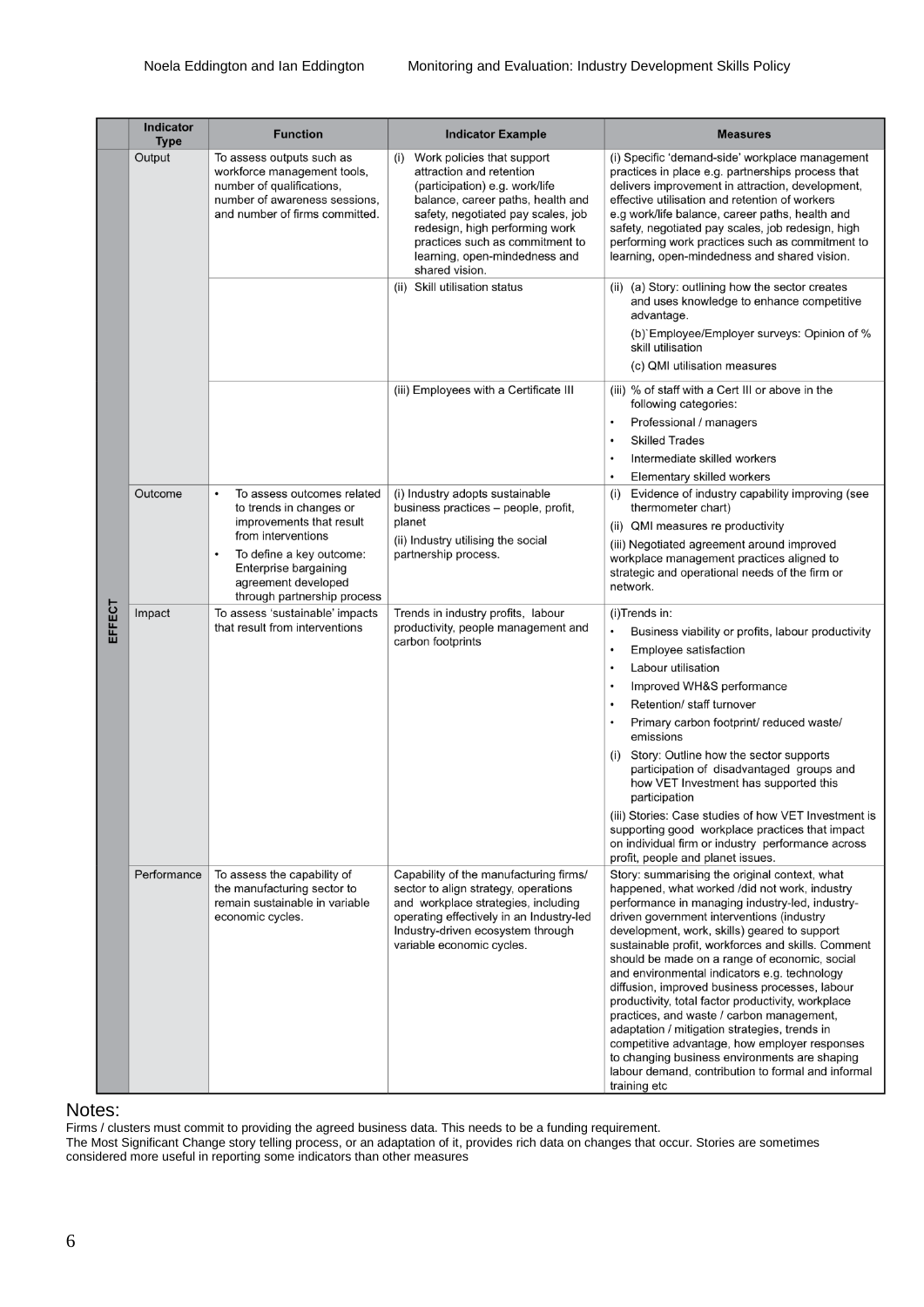The Framework is being trialled in 2010 - 2011 in the WP&P pilot. Industry, government and unions will negotiate a set of indicators in each of the three categories that is relevant to the specific skill ecosystem. Quantitative data and qualitative data in the form of stories will be mixed and matched to provide both industry and government with rich information on baseline, facilitative and impact data. Specific indicators will be developed through the 'partnership' process being used in this pilot but could equally be developed using alliancing principles or some other form of collaborative arrangement.

The indicators will generally reflect the issues for improvement identified in business and people management diagnostic processes (please see Table 1).

Industry and Government Capability Scales

The Industry and Government Capability scale tools (Figure 1) will also be refined in the WP&P project. They articulate the types of behaviours that need to be developed incrementally by these specific stakeholders in order to optimise value from integrated policy designed to support economic, social and environmental outcomes.





Our experience is that, unless the 'capability' issue is addressed, stakeholders tend to follow 'business as usual protocols' and collaborative networks are 'business as unusual' (for both government and industry) from multiple perspectives: governance, roles, responsibilities, accountability, monitoring and reporting, employment and just transition goals and a high skill sustainable production function. These capability scales could be used to guide funding directly to industry as its ability to manage demand for and utilisation of skill increases. Funding could be conditional upon the development of demand-side factors.